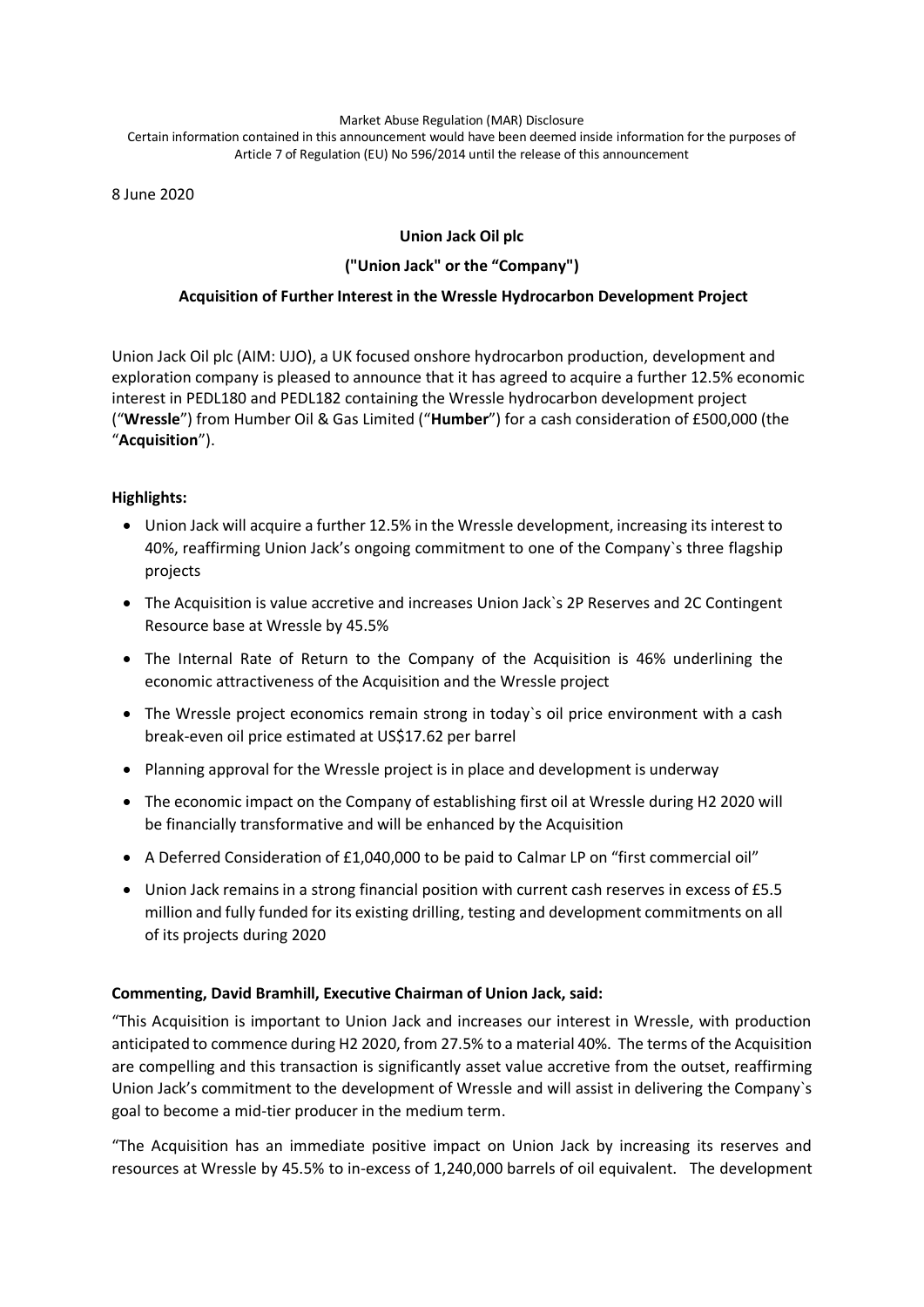of Wressle continues apace and first oil is anticipated during H2 2020. When Wressle is commissioned and in production, it will result in an initial constrained production anticipated to be 500 barrels of oil per day gross, adding production of 200 barrels of oil per day net to Union Jack and transforming the Company's financial position.

"The justification for Union Jack acquiring an additional interest in Wressle is our expectation of the transformative economic impact on the Company. We believe that when commercial oil production at Wressle is established, it will provide Union Jack with meaningful cash revenues. After taking operating costs into consideration estimated net revenues are expected propel Union Jack to a profitable revenue generating oil and gas production company.

"Wressle also possesses several additional upside value drivers, which include, the economic impact of the possible production of gas and electricity sales over and above that used on site and, the additional significant Contingent Resource volumes within the Penistone Flags reservoir".

## **Acquisition Details**

Under the Acquisition, the Company has entered into a Sale and Purchase Agreement with Humber, whereby Union Jack, will acquire its 12.5% interest in licences PEDL180 and 182 containing Wressle and the Broughton North Prospect, for a £500,000 consideration with a deferred consideration element payable to Calmar LP, appointees of Celtique Energie Petroleum Limited (the original vendors in the acquisition by Humber) of £1,040,000 in cash on commercial oil production being established.

The £500,000 consideration payable to Humber will be financed from the Company`s existing cash balance.

Gneiss Energy Limited acted as financial adviser to Humber is respect of this transaction.

In respect of the deferred consideration element of this transaction, the Union Jack Board has initiated discussions with third-party financing providers to evaluate a range of debt financing funding instruments for payment of this aspect of the Acquisition due on commercial oil production being established. Wressle is an attractive, low-cost, low-risk conventional onshore hydrocarbon project under development with 2P Reserves and considerable 2C Contingent Resources present within the Penistone Flags formation. The Board has been advised that a project of this nature with reserves and cash flow lends itself to off-take financing from production and anticipates that it will have the opportunity to choose from such an instrument and a range of other favourable debt structured finance options without recourse to equity-based financing.

Under the Acquisition, the newly acquired interest in PEDL180 is also the subject of a 2.5% Net Profits Interest ("**NPI**") payable to a third party as a result of the original acquisition by Humber from Celtique. The NPI will only become payable following commercial production at Wressle and after recovery of all costs including, drilling, testing, planning and development.

The Effective Date of the Acquisition is 1 March 2020.

#### **Other**

Completion of the Acquisition is subject to Oil and Gas Authority approval and certain precedents being satisfied.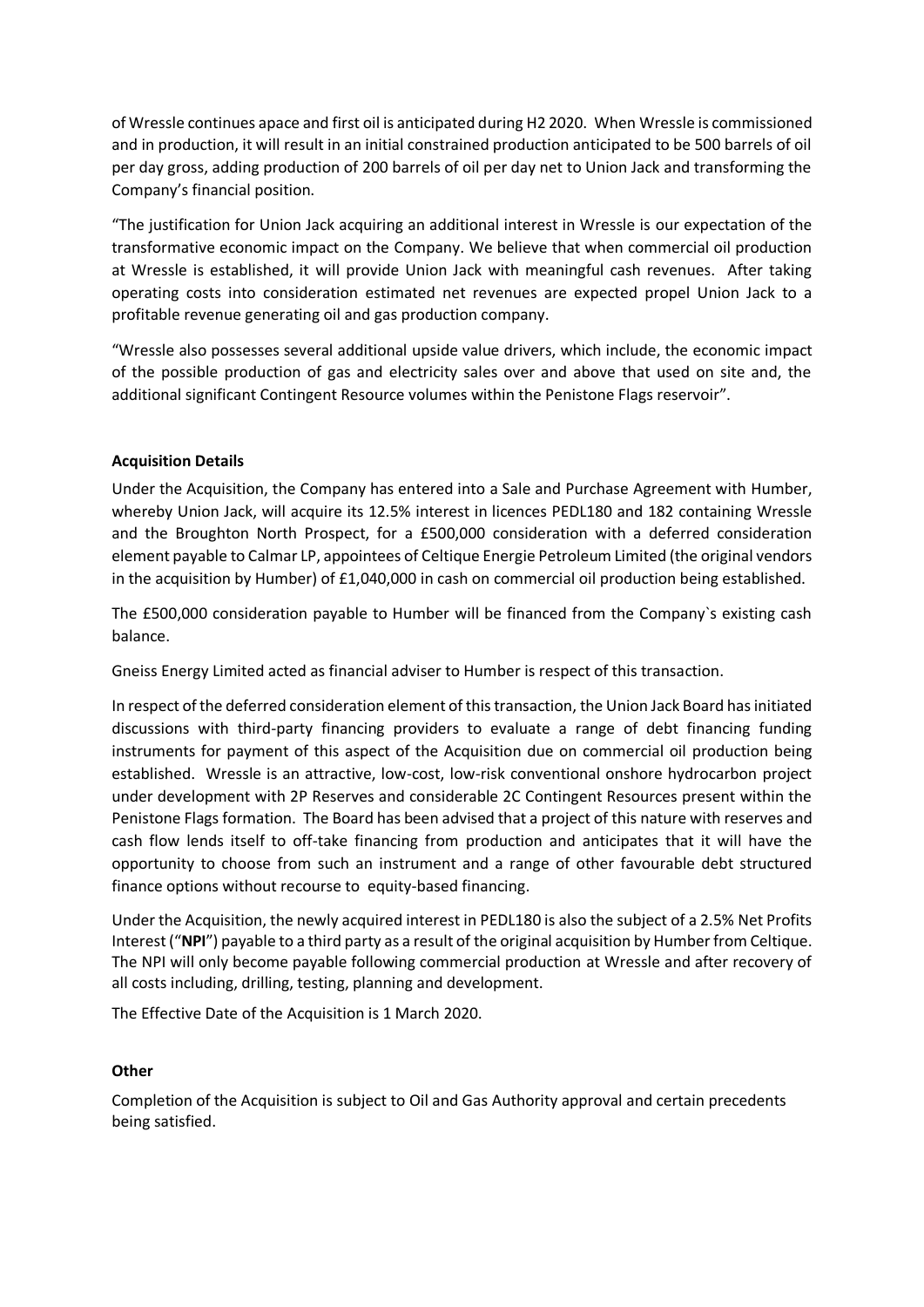On completion of the Acquisition, the interests in PEDL180 and PEDL182 will be as follows:

| Egdon Resources U.K. Limited (Operator) | 30.0% |
|-----------------------------------------|-------|
| Europa Oil & Gas Limited                | 30.0% |
| Union Jack Oil plc                      | 40.0% |

On completion of the Acquisition, the tables below show the net volumes of hydrocarbons attributable to Union Jack, pre and post-acquisition.

| Gross and Net Volumes of hydrocarbons attributable to Union Jack pre-acquisition |  |
|----------------------------------------------------------------------------------|--|
|----------------------------------------------------------------------------------|--|

|                                                                                | <b>GROSS VOLUMES</b> |                |                                  | NET VOLUMES ATTRIBUTABLE TO<br><b>UNION JACK PRE-ACQUISITION</b> |                |                                  |
|--------------------------------------------------------------------------------|----------------------|----------------|----------------------------------|------------------------------------------------------------------|----------------|----------------------------------|
|                                                                                | OIL<br><b>MMSTB</b>  | <b>GAS BCF</b> | <b>OIL EQUIV</b><br><b>MMBOE</b> | OIL<br><b>MMSTB</b>                                              | <b>GAS BCF</b> | <b>OIL EQUIV</b><br><b>MMBOE</b> |
| 2P Ashover Grit and<br><b>Wingfield Flags</b>                                  | 0.62                 | 0.20           | 0.65                             | 0.16                                                             | 0.05           | 0.18                             |
| <b>2C Penistone Flags</b>                                                      | 1.53                 | 2.00           | 1.86                             | 0.42                                                             | 0.55           | 0.51                             |
| <b>Broughton North Mean</b><br><b>Unrisked Prospective</b><br><b>Resources</b> | 0.51                 | 0.51           | 0.60                             | 0.15                                                             | 0.15           | 0.16                             |

**Gross and Net Volumes of hydrocarbons attributable to Union Jack post-acquisition**

|                                                                                | <b>GROSS VOLUMES</b> |                |                                  | NET VOLUMES ATTRIBUTABLE TO<br><b>UNION JACK POST-ACQUISITION</b> |                |                                  |
|--------------------------------------------------------------------------------|----------------------|----------------|----------------------------------|-------------------------------------------------------------------|----------------|----------------------------------|
|                                                                                | OIL<br><b>MMSTB</b>  | <b>GAS BCF</b> | <b>OIL EQUIV</b><br><b>MMBOE</b> | OIL<br><b>MMSTB</b>                                               | <b>GAS BCF</b> | <b>OIL EQUIV</b><br><b>MMBOE</b> |
| 2P Ashover Grit and<br><b>Wingfield Flags</b>                                  | 0.62                 | 0.20           | 0.65                             | 0.25                                                              | 0.08           | 0.26                             |
| <b>2C Penistone Flags</b>                                                      | 1.53                 | 2.00           | 1.86                             | 0.61                                                              | 0.80           | 0.75                             |
| <b>Broughton North Mean</b><br><b>Unrisked Prospective</b><br><b>Resources</b> | 0.51                 | 0.51           | 0.60                             | 0.20                                                              | 0.20           | 0.24                             |

Source: Figures derived from ERC Equipose Ltd Wressle Competent Persons Report dated September 2016

## **Competent Person`s Statement**

In accordance with the "AIM Rules – Note for Mining and Oil and Gas Companies", the information contained within this announcement has been reviewed and signed off by Graham Bull, Non-Executive Director, who has over 46 years of international oil and gas industry experience.